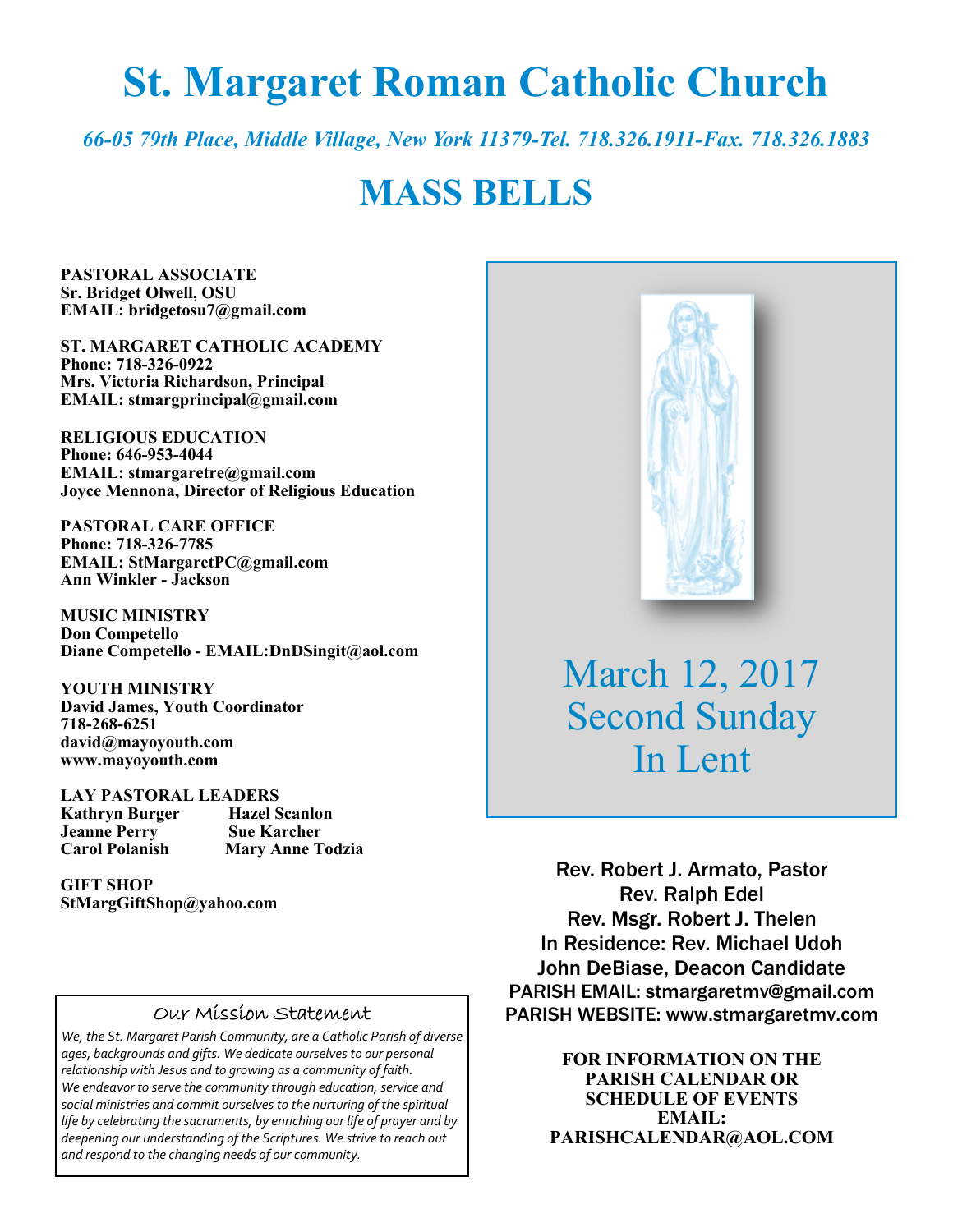### *MASSES FOR THE WEEK*

### **MON. MARCH 13 - LENTEN WEEKDAY**  7:00 Ruth O'Hehir 9:00 Josie Dorsaneo 6:30PM Stations of the Cross - Italian **TUE. MARCH 14 - LENTEN WEEKDAY**  7:00 Angelina Fischetti (ANNI) Attilio & Elvia Viola **WED. MARCH 15 - LENTEN WEEKDAY**  7:00 Jimmy O'Reilly 9:00 Philippo & Leonardo Curatolo 9:30 Stations of the Cross - English **THU. MARCH 16 - LENTEN WEEKDAY**  7:00 James Cuggy Albert & Julia Paetzig **FRI. MARCH 17 - ST. PATRICK/ DISPENSATION GRANTED FOR EATING MEAT**  7:00 The Rice & Minogue Families 9:00 Robert Narky 7:30PM Stations of the Cross - English **SAT. MARCH 18 - ST. CYRIL OF JERUSALEM**  8:30 Collective: Raymond Mis (ANNI)/ Lydia Kramer/ 5:00PM Lt. Michael Maloney, FDNY (ANNI) **SUN. MARCH 19 - THIRD SUNDAY IN LENT**  7:30 People of the Parish 9:00 San Giuseppe/Giuseppe Porretto/ Salvatore Palmeri/Giuseppe e Calogero Caruso/Calogero e Salvatore DiMaggio/ Michael Varvaro/Giacomo Amato/ 10:30 Thomas G. Demery

NOON George Caccioppo

5:00PM Megan Garczynski

#### ---------------**REGULAR SCHEDULE OF MASSES & SERVICES**

**SATURDAY VIGIL:** 5:00 P.M. **SUNDAY:** 7:30, 9:00 (Italian), 10:30, 12:00 & 5:00PM **WEEKDAYS:** Varies (See listing above **CONFESSIONS: SATURDAY, 4-4:45pm or by appointment with a priest.**

### **PARISH INFORMATION**

**If you're not registered, please stop into the Rectory office. THE PARISH OFFICE is open from Monday through Friday, 9 am to noon and 1 pm to 7:30 pm. Please respect these hours for your Rectory office business. Thank you.** 

**BAPTISMS** take place on the 1st and 3rd Sundays of the month. Please call the rectory for an appointment and to register your child.

**WEDDINGS MUST** be scheduled at least six months in advance by appointment with a priest or a deacon. Please call the rectory office. For marriage preparation information visit www.pre-cana.org.

**THE BEREAVEMENT GROUP** meets on the 1st and 3rd Thursday of the month at 10 am in the Convent meeting room. Call Ann at 718-326-7785.

**NOVENA** to Our Lady of the Miraculous Medal...Mondays after the 9 am Mass.

**MORNING PRAYER** daily from Monday through Friday at 8:45 am.

**BOY SCOUT TROOP #119** meets on Tuesdays from 7:15-9 pm. New members are welcome, age 10 1/2 & up. Call 718-894-4099.

**CUB PACK #119** meets on Mondays from 7-8:30pm. New members welcome, age 6 to 10-1/2. Call 718-894-4099.

**THE ENGLISH CHOIR** rehearses on Tuesday, at 7:30 pm. in the Church.

**THE CHILDREN'S CHOIR** rehearses on Monday, from 6-7 pm in the Church. For more info. DnDSingit@aol.com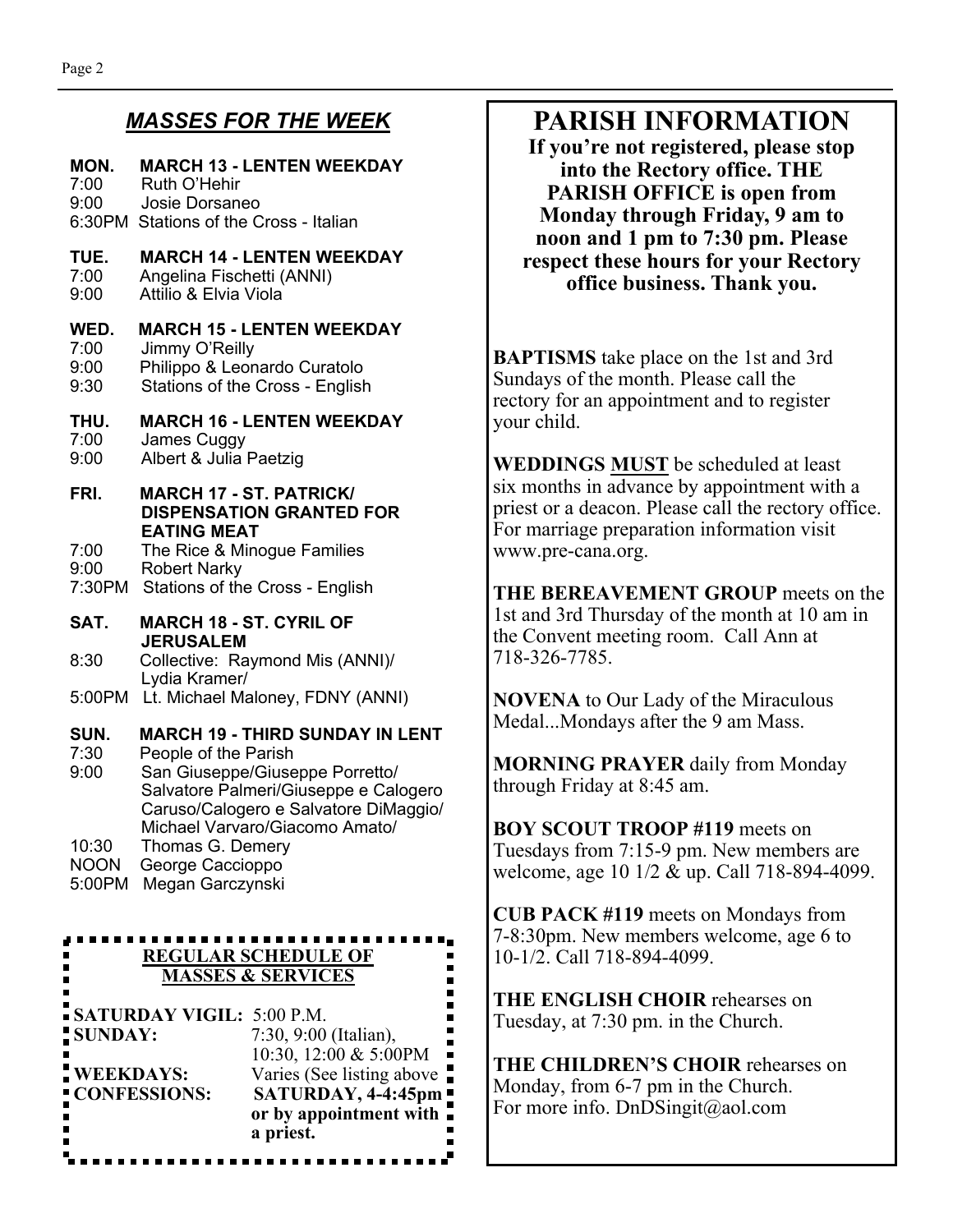## PLEASE PRAY FOR OUR SICK

Karen Guarascio, Connie Faccibene, Eileen Hinrichs, Linda Frazier, Angela Lenihan, Carol Falk, Cari Ann Falk-LoBello, Glen Falk, David J. McConville, Ronald Frazier, John Downer, Robert Sabini, Lee Falk, Patricia Johnson, Scott White, Bob Schaefer, Rose Marie Santos, Bernice Muller, Maria Millocca, Baby McKinley Kelleher, Isabelle Azzaro, Lucy Lento, Sean Harrison, Richard Santangelo, Michael Russo, Frank Cesare, Joseph Simon, Joseph Stubbs, Justin James Quirke, Rose Healy, Parrish Wert, Michael Hirst, Matteo Sabini, Carmen Melendez, Jim O'Driscoll, Jeanette Spartaro, Linda Castagna, Elizabeth Ott, Marion Caracciola, Baby Keila Mary Champoli, Brooke and Alexa Renda, The Ferrugio Family, Dorothy Mai, Marc Gandasegui, Bob & Karen Schaefer, Maureen Harvey, Sandra Slattery, Shirley Chesley, Jim Daniels, Lola Anderson, Roberta Polce,

> *The names will remain for 3 months ONLY, unless you call 326-1911 and ask for conƟnued prayers*

**Prayer Requests Pray for vocations to the Priesthood and Religious Life. Please pray for our men and women from our Parish serving in the defense of our country: Lt. Col. Thomas Frohnhoefer Sgt. Robert A. Domenici** 

### *WE RECALL OUR BELOVED DECEASED*

*Especially, Theresa Schabhuƫ, May they rest in Christ's Peace!* 

### *MEMORIALS WINE & HOST THIS WEEK*

*are offered in memory of Ruth O'Hehir at the request of The O'Hehir Family.* 

*SANCTUARY LAMP & ALTAR* 

*CANDLES THIS WEEK* 

*are offered in memory of Ruth O'Hehir at the Request of The O'Hehir Family.* 

*TABERNACLE LAMP THIS WEEK* 

*is lit in memory of Michael Machado at the request of St. Margaret Rectory Staff.* 

*May your troubles be less and your blessings be more and nothing but happiness come through your door* 

### *TODAY'S READINGS*

First Reading — The LORD said to Abram: All the families of the earth shall find blessing in you (Genesis 12:1-4a) **Psalm** — Lord, let your mercy be on us, as we place our trust in you (Psalm 33). **Second Reading** — God has called us to a holy life, not because of our works but according to grace (2 Timothy 1:8b-10). **Gospel** — Atop a high mountain, Jesus was transfigured before Peter, James, and John. (Matthew 17:1-9).

### *READINGS FOR THE WEEK*

| Monday:    | Dn 9:4b-10; Ps 79:8, 9, 11, 13;           |
|------------|-------------------------------------------|
|            | Lk 6:36-38                                |
| Tuesday:   | Is 1:10, 16-20; Ps 50:8-9, 16bc-17,       |
|            | 21, 23; Mt 23:1-12                        |
| Wednesday: | Jer 18:18-20; Ps 31:5-6, 14-16;           |
|            | Mt 20:17-28                               |
| Thursday:  | Jer 17:5-10; Ps 1:1-4, 6; Lk 16:19-31     |
| Friday:    | Gn 37:3-4, 12-13a; 17b-28a; Ps 105:       |
|            | 16-21; Mt 21:33-43, 45-46                 |
| Saturday:  | Mi 7:14-15, 18-20; Ps 103:1-4, 9-12;      |
|            | Lk 15:1-3, 11-32                          |
| Sunday:    | Ex 17:3-7; Ps 95:1-2, 6-9; Rom 5:1-2,     |
|            | 5-8; Jn 4:5-42 [5-15, 19b-26, 39a, 40-42] |

### *SAINTS AND SPECIAL OBSERVANCES*

| Sunday:   | Second Sunday of Lent;            |
|-----------|-----------------------------------|
|           | Daylight Saving Time begins;      |
|           | <b>Girl Scouting Sunday</b>       |
| Friday:   | St. Patrick, Dispensation granted |
| Saturday: | St. Cyril of Jerusalem            |

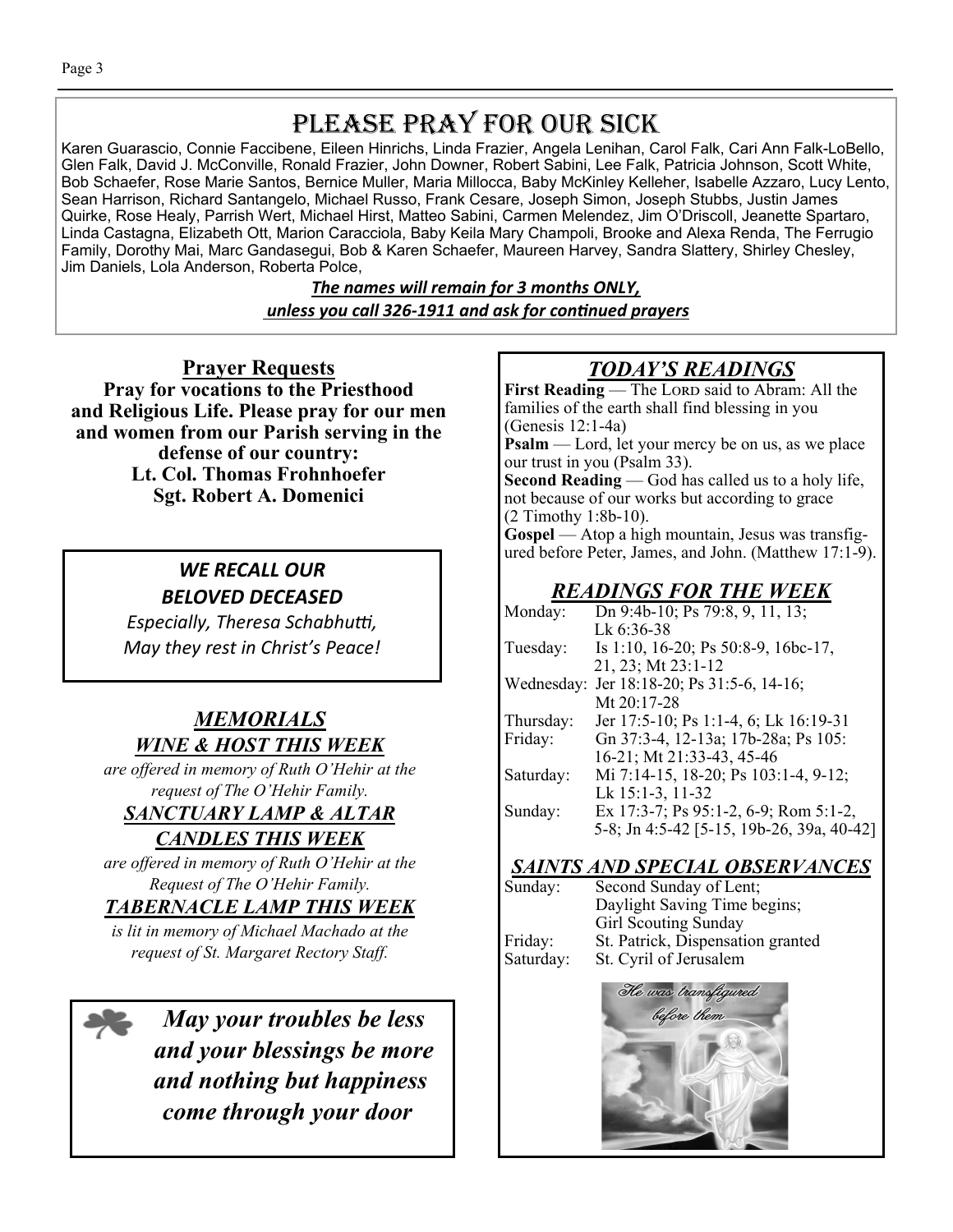### *APOSTOLATO ITALIANO*

L'Apostolato Nazionale Italiano (NIAC) offrira' una Giornata di Preghiera al Centro Pastorale Immacolata Concezione il Sabato, Marzo, dalle 9:30 della mattina. Consistera di opportunita per preghiera, la Messa, e il Rosario, e presentazioni dal Padre Giacomo Sgroi della Diocese di Monreal in Sicilia. Il costo e \$20 per persona con pranzo caldo incluso, ma *senza trasporto.*  Per riservazioni, chiamate Padre Armato prima del 12 Marzo.

#### *TREASURES FROM OUR TRADITION*

The Blessed Sacrament was not reserved in church buildings in the first centuries of the church. In those early years, of course, people met in borrowed "house churches," gathering on the Lord's Day for community, apostolic teaching, the breaking of the bread, and the prayers, as Acts of the Apostles tells us. Dispersed, people went their way into the workaday world until the next assembly. Weighing down their hearts was the absence of brothers and sisters, not only the sick, but those imprisoned for the faith. No wonder they developed a way of extending the food of the Holy Table to them.

 Forty years ago, every altar boy in training heard about Saint Tarcisius. He was a twelve-year-old boy at the time of intense persecution in fourth-century Rome. His community had begun to convey the consecrated bread from their Eucharist to those condemned to death or awaiting trial. Normally deacons did this, but on one occasion, it was necessary to send the boy to bear the holy mysteries to the prison. The legend says that he was an athlete, and was detained on the way by some playmates who wanted him to join in their game. When he refused, they demanded to know what he was carrying. The situation went from bad to worse, and he was badly beaten and died of his injuries. A hundred years later, a pope called him a second St. Stephen. In the nineteenth century, Cardinal Nicholas Wiseman of England wrote a novel in which he expanded the story and popularized it. By then, no one seemed to notice that this twelve-year-old was actually touching and ministering the Eucharist, unthinkable until recently. Scholars say the story rings true: the first reason for setting some Eucharistic bread aside was not adoration, but Communion of the sick.

### **DO YOU HAVE AN IPHONE OR AN ANDROID PHONE?**

Want to keep up with St. Margaret's news? Download our parish app. Daily Mass readings, prayers, bulletins and more. Just text the word "APP" to 88202 or search "My Parish App" in Google Play Store or App Store.

### *YOU'RE INVITED TO CONTINUE ON YOUR LENTEN JOURNEY AT FAMILY MASS*

Sunday, March 12th at 10:30am God's voice speaks to us. He invites us to walk with His Son, Jesus. Be sure to bring a friend and neighbor along on your travels with our Parish Family. (Students: Don't forget your "promise" for the cross)

### *MAGGIE'S LITTLE THEATER at St. Margaret Parish*

announces tickets are on sale for our Spring production of *"Something's Afoot".*  Sat. March 18th at 8:00 pm, Sun. March 19th at 2:30 pm, Fri. March 24th at 8:00 pm Sat. March 25th at 8:00 pm, Sun. March 26th at 2:30 pm. Tickets are \$20 for adults, \$15 for seniors, and \$12 for children 11 and under. To reserve tickets online visit www.maggieslittletheater.org/tickets. You can also reserve by calling 917-579-5389. This zany musical murder mystery thriller is (very) loosely based on Agatha Christie's "And Then There Were None", aka "Ten Little Indians".

### **AVOID PARKING TICKETS**

Last year over 1.3 million parking tickets were issued in Queens County alone. Please be mindful of where you park your car when coming to Mass. Remember that, for fire safety reasons, the front of the church is a no-parking zone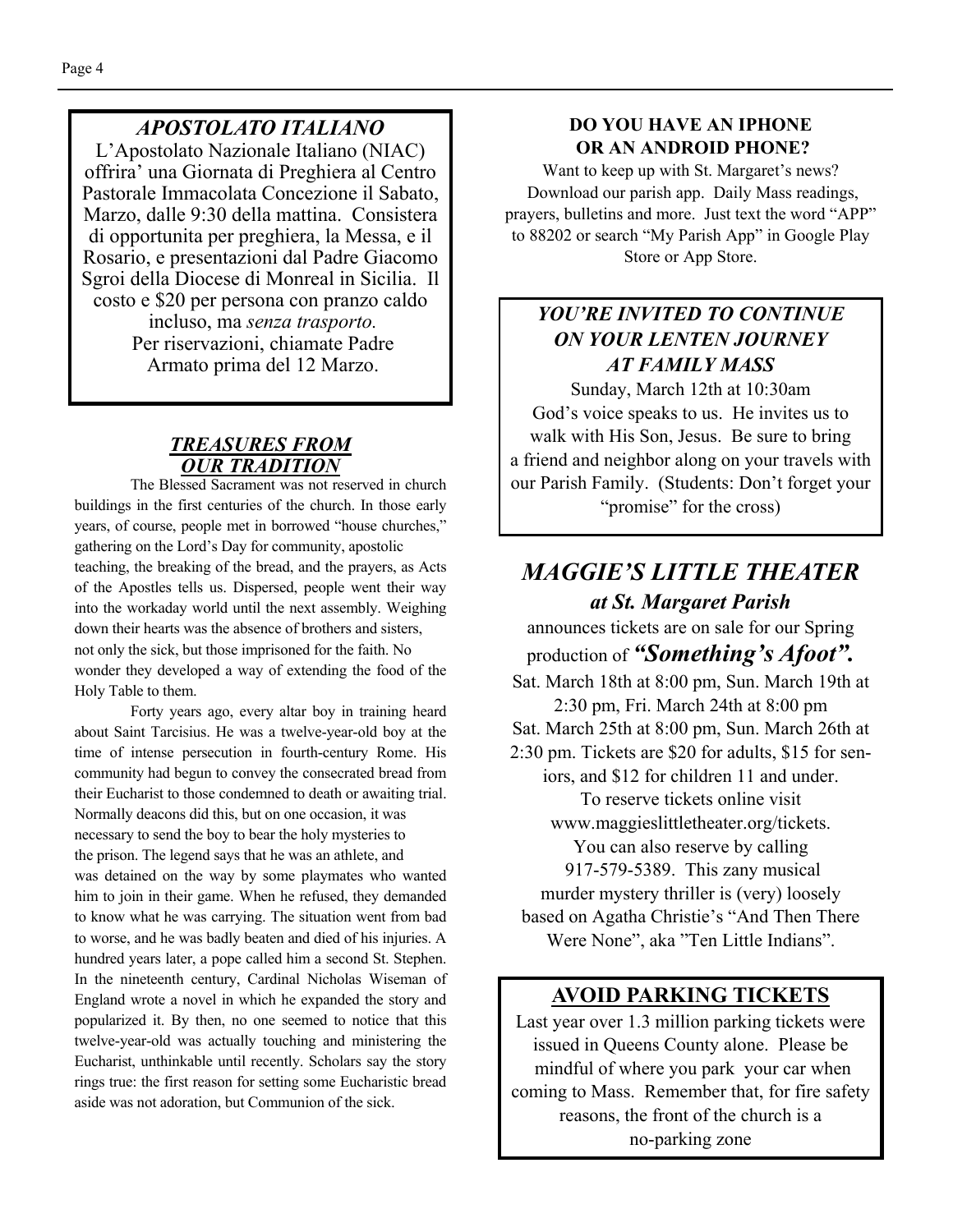#### **THE ST. VINCENT dePAUL SOCIETY**

is conducting it's 5th Annual Lenten Fundraiser for *Bridge to Life, a crisis pregnancy center in Queens.* This year we are asking for funds to provide pre-natal and post-partum care for the moms and neo-natal care for the newborns. The campaign will run through Good Friday, April 14th. Checks (made out to Bridge to Life) and cash should be placed in the red-printed envelopes on the radiators in Church, and put into the collection baskets. Please make this campaign your Lenten sacrifice. Thank you.

### *THE JOURNEY OF TRANSFIGURATION*

"We used to be such good friends. How is it that you've moved so far away?" one man asked another. "Perhaps," the other replied, "you have moved away. By standing still." This exchange very well could have happened between Peter and Jesus, had Peter been allowed to erect tents to stay on the mount of the Transfiguration. He nearly succumbed to the temptation to stay in a place of wonder and light. But Jesus knew the hard truth: we are on a continual journey when we are walking the paths of God's will. It is not good for us to stay in one place on our faith journey. Equally unhealthy is staying put in times of joy and wonder to avoid life's difficulties, or to wallow in our trials and temptations and fail to be companions for our sisters and brothers who are also suffering—or celebrating! The pilgrim Church is required to do one thing on its Lenten journey: to walk continually with Christ as his Body born of water and the Spirit, seeking God's will, helping the reign of God to be known on earth, being led to the end of our journey, transfigured for all time into the company of heaven.

**THE ST. VINCENT dePAUL FOOD PANTRY is located at 66-25 79 Place The pantry is open on WEDNESDAY AND SATURDAY from 10am to 12 Noon.** 

### **SAINT MARGARET GIFT SHOP**

open Wednesdays, 12pm - 4pm Saturdays, 4pm - 5pm and Sundays, 9am - 1pm We have a selection of religious goods: Rosaries - Medals - Gifts - Crucifixes Statues - Bibles and other books **AND MORE!** 

If we don't have it, we'll try to get it for you. The Gift Shop is located in the rectory. Please use the red side door in the parking lot.

If the door is closed, please knock.



### **ST. MARGARET'S YONKERS EMPIRE CITY BUS TRIP Monday, March 20th.**

The bus will be in front of the Church and will **leave promptly at 9am.** The cost is \$23.00p/p. For reservations/information call **Betty, 718-326-0198 ONE LUCKY PERSON WILL WIN A FREE RIDE ON OUR APRIL TRIP!** 

### *IRISH NIGHT DINNER-DANCE*

Pat Minogue would like to thank Sr. Bridget, Debbie Barrett, Betty Coccaro, Susan Conti, John DeBiase, Sheila DeBiase, Mary Harrison, Ann, Tom & Angela Lenihan, Kathy Loftus, Bridie Mitchell and her granddaughters Jane Murdoch and Maureen Postel for all of their help with this year's successful Irish Night Dinner-Dance. Not only did they help with the dance, but they also donated to the raffle baskets. Also, congratulations to Ray Barrett who won the 50/50. Finally, thank you to all of our guests who supported the event. We hope to see you again next year!

Happy St. Patrick's Day!!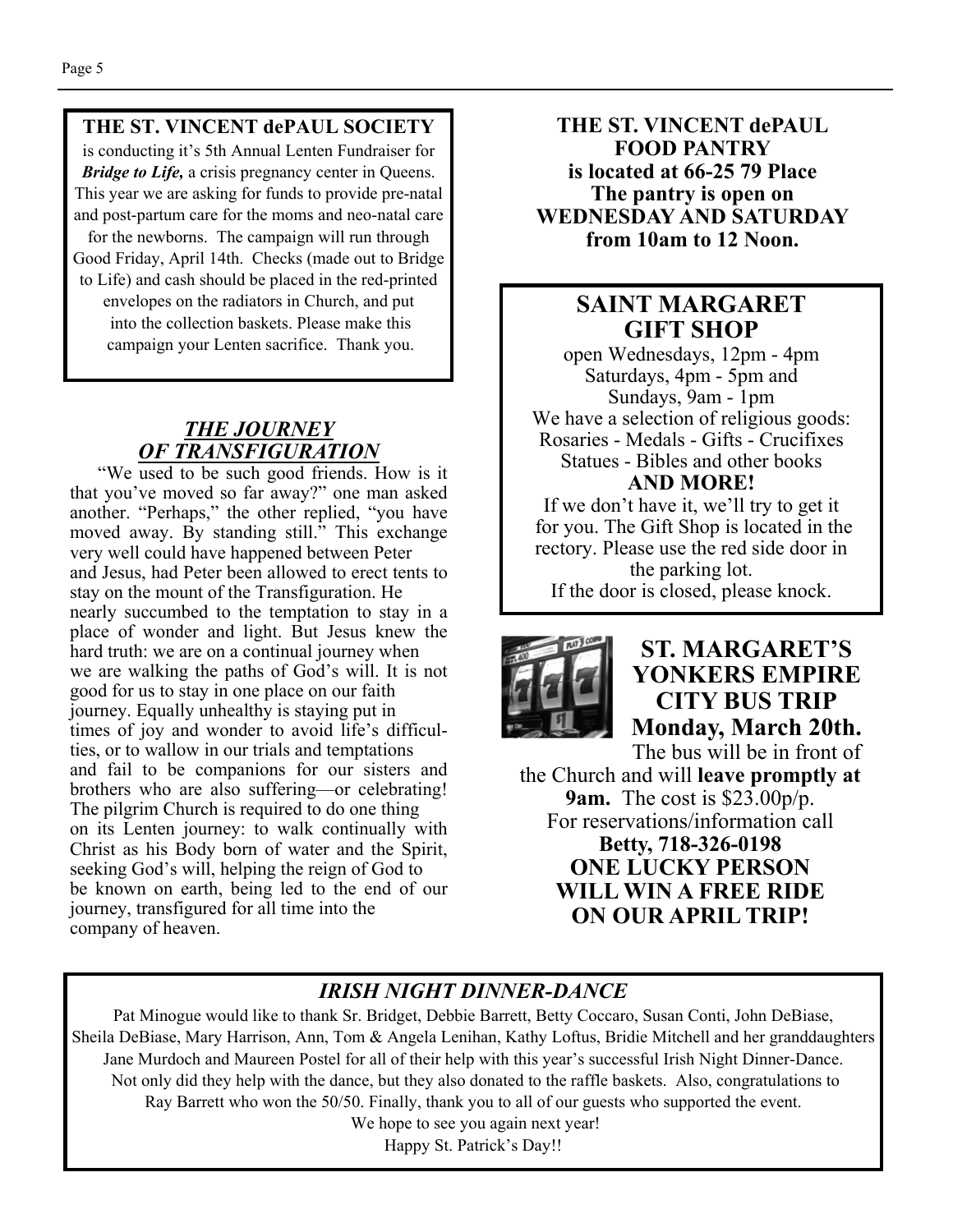# SCHOOL NEWS

#### **ST. MARGARET CATHOLIC ACADEMY**

Tour Tuesdays . . .openings for September 2017 . . .call the office to RSVP. Some classes are only taking waiting lists. MARK YOUR CALENDARS . . . **TENTATIVELY**  Designer Bag Bingo on Friday, April 7th. Bonjourney Tribute Band, Friday, April 28th tickets going on sale soon.

### **LENTEN CROSS**

*ASH WEDNESDAY* began the 40 days of *LENT.*  The ashes we received are an outward sign that at times, we sin, and a reminder that we are not as close to Jesus as we could be. This new season of *LENT*  gives us the opportunity to ask ourselves, "Am I the best Christian I can be"? How often are we given the chance to begin new again? On a personal level, as a family and as Christian community, we can use these forty days to renew our relationship with God and the promises made when we were baptized. Take a moment to look at the large *LENTEN CROSS* in church. The cross will fill and grow with the promises of prayers, acts of kindness and good deeds and so many personal sacrifices made by the young

people of our parish. It is a wonderful chance for the students of our Parish Academy and Faith Formation Program to make an effort to be more like Jesus.

Watch how the cross will change and grow these 40 days. It's a very big Cross to fill and carry. Encourage the children and pray for their efforts to change and grow in faith and love for Jesus.

### *ON THE WEEKEND OF*

March 18/19, one of our Eagle Scout candidates will be speaking at every Mass, regarding a "food drive" which they will be sponsoring. Please be as generous as possible.

### *ST. MARGARET'S LUCKY NUMBER 2017*

| Feb. 24 - | 013 | No Winner         |
|-----------|-----|-------------------|
| Feb. 25 - | 928 | $C/T$ Doherty (b) |
| Feb. 26 - | 903 | D. Berwanger (s)  |
|           |     | E. Hockley (b)    |
|           |     | J. Doherty (b)    |
| Feb. 27 - | 791 | D. Berwanger (b)  |
| Feb. 28 - | 423 | Msgr. Badia (s)   |
|           |     | $J.$ Perry $(b)$  |
|           |     | F. Patuto (b)     |
| Mar. 01 - | 896 | No Winner         |
| Mar. 02 - | 966 | No Winner         |

### **HELP SUPPORT YOUR PARISH Buy a "LUCKY NUMBER" based on NY State Lottery, every evening of the year.** Single Subscriptions: \$60.00, two or more subscriptions, \$50.00 each. Call Patti C, 718-639-2263 for more information.

### **GIVE UP YOUR ENVELOPES!**

We invite you to help your parish save money by giving up your offertory envelopes this Lent! Enrolling with *Faith Direct* will provide St. Margaret Parish with consistent support and simplify your giving without the wasteful envelopes. Join us in giving up envelopes this Lenten season!

Visit www.faithdirect.net and use our church code **NY299.** 

Thank you for your continued support of our parish family!

### *THE ST. VINCENT dePAUL CLOTHING PICK UP*

will take place next Sunday, March 19th from 8:30am to 12:30pm. The truck will be on 79th Place for your donations.

**PLEASE DO NOT LEAVE ITEMS AT THE RECTORY**